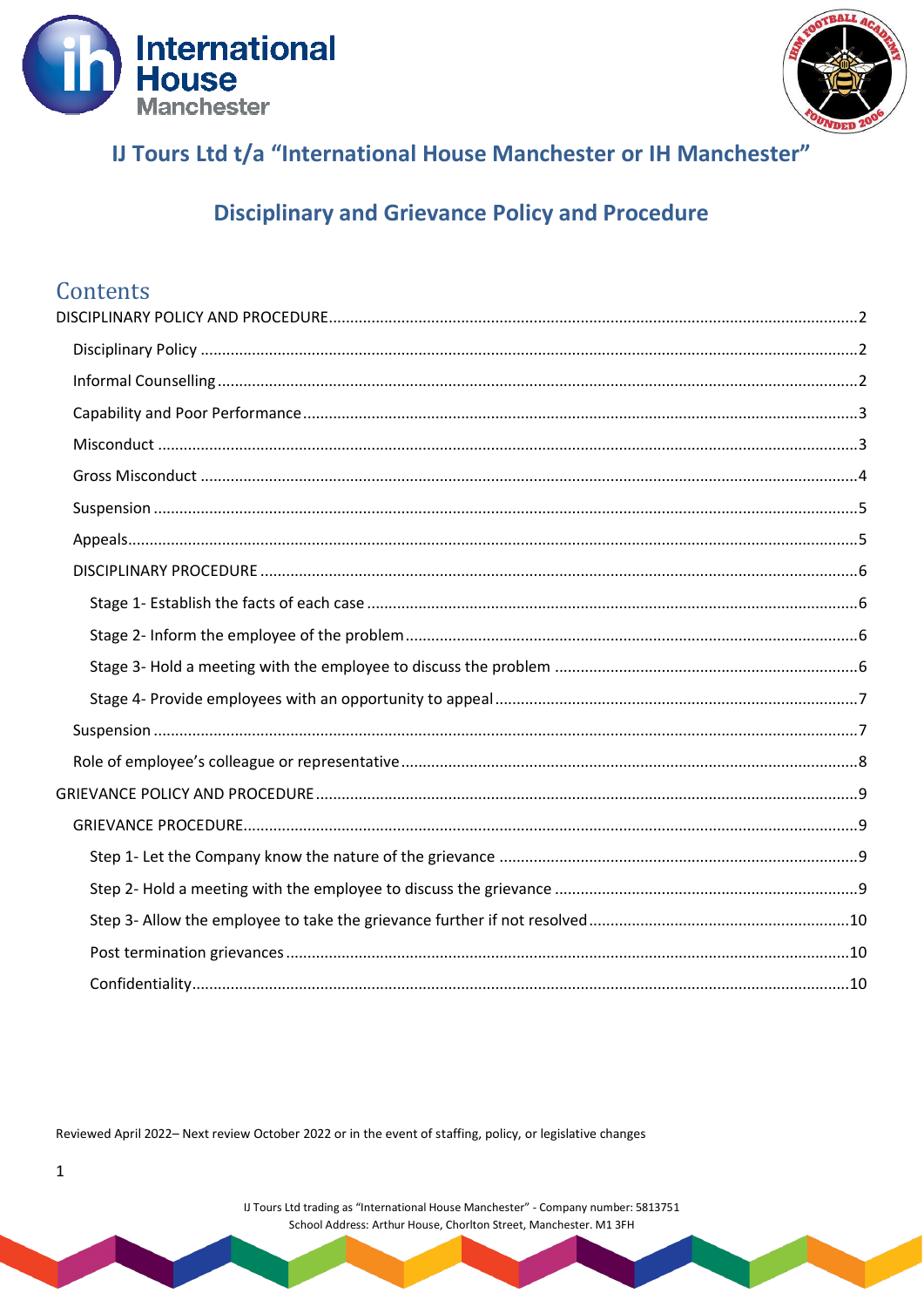



## <span id="page-1-0"></span>DISCIPLINARY POLICY AND PROCEDURE

The Company's Disciplinary Policy and Procedure are non-contractual.

### <span id="page-1-1"></span>Disciplinary Policy

It is essential for the maintenance of good staff relations that all employees are fully aware of the standards expected of them, and of the action that will be taken if they are not met.

The primary responsibility for control of such standards lies with management.

It is very important to note that the Disciplinary Policy and Procedure are not intended to replace day-to-day counselling in relation to general good order and productivity. Such counselling will be informal in nature and not the subject of formal proceedings.

It is the Company's intention that, wherever possible, disciplinary procedures are intended to remedy issues of conduct or performance, rather than punish.

As far as is possible, the Company will ensure that Managers follow the procedure in a way that will objectively establish the circumstances of a case and ensure that employees are treated fairly and consistently.

The Disciplinary Procedure will apply when the Company contemplates dismissing or taking disciplinary action against an employee and, while it does not confer any contractual rights, the Policy will apply to all employees.

All cases of disciplinary action under this procedure will be recorded and placed on an employee's record. An employee's record will be treated as confidential and will be kept for no longer than is necessary in accordance with the Data Protection Act 1998. A copy of the employee's disciplinary record will be supplied to the employee on request.

This Policy and Procedure apply to all employees who have successfully completed a probationary period, if any. All such employees should, therefore, familiarise themselves with its provisions.

## <span id="page-1-2"></span>Informal Counselling

2

Where any minor case of unsatisfactory conduct or performance has apparently occurred, the Line Manager of the employee concerned may informally warn the employee or explain that such conduct or performance is not acceptable. This is not deemed to be part of the formal disciplinary process. Instead, this should be viewed as normal day-to-day counselling that is simply part of good management. Such counselling will not form part of the employee's disciplinary record, although it may be evidence that an employee was aware that certain behaviour or performance was unacceptable.

However, if an instance of unsatisfactory conduct relates to a safeguarding of welfare concern, this is termed a "low level concern" and will be recorded and assessed for signs of patterns of concerning behaviour, the identification of which may result in a referral to the MCC Designated Officer.

Reviewed April 2022– Next review October 2022 or in the event of staffing, policy, or legislative changes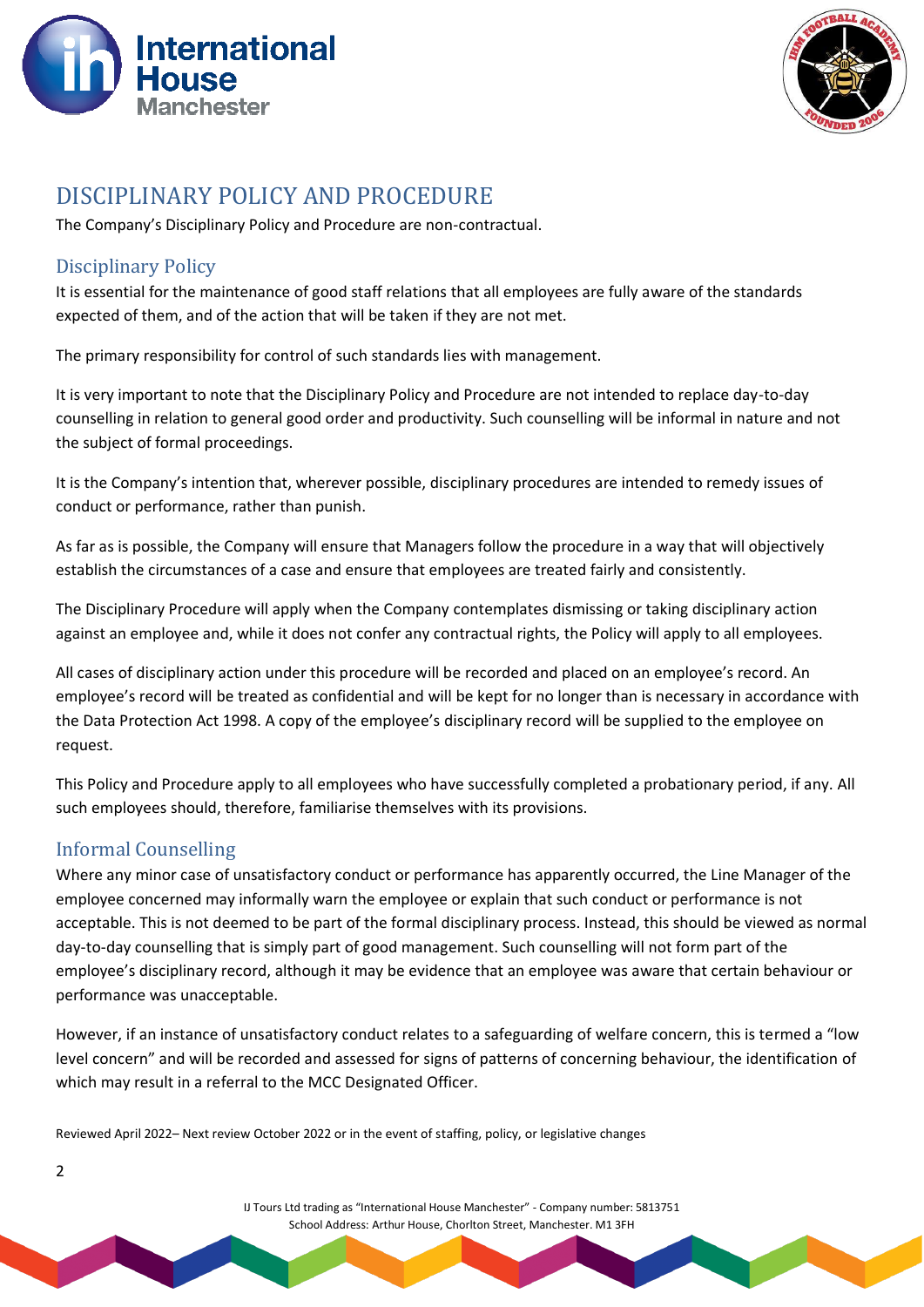



Issues that should be dealt with under this Disciplinary Policy fall into three categories, namely:

- Poor performance
- **Misconduct**
- Gross Misconduct

All cases of disciplinary action under these headings will be dealt with in accordance with the Disciplinary Procedure outlined below.

#### <span id="page-2-0"></span>Capability and Poor Performance

First and foremost, it is the company's intention at all times to assist and support all employees to perform satisfactorily. In the event that a line manager believes that an employee is not performing with sufficient skill, speed or quality, then the capability procedure will be employed.

For the purpose of the Capability Procedure, capability is defined as:

"Where a member of staff is failing in a significant or persistent way to carry out their responsibilities or duties in a satisfactory manner, either due to a lack of ability, inadequate training or lack of experience. Such failings will be identified by use of the following procedures and steps taken to improve performance. Where such steps prove unsuccessful the member of staff may have their employment terminated on the grounds of incapacity".

The procedures set out in this document aim to ensure that there is:

- A means of monitoring performance and establishing performance criteria.
- A degree of consistency in how staff with widely differing responsibilities and duties are given opportunities to attain satisfactory levels of performance.
- Assistance in identifying the most appropriate form(s) of support and providing that support.

If a member of staff fails to overcome their difficulties, any consequent action will be based on:

- Adequate evidence that the member of staff is incapable of performing their duties satisfactorily.
- A fair procedure.
- The fact that the member of staff was given all reasonable assistance to overcome such failings.

For more information, please see the Capability Policy and Procedure

#### <span id="page-2-1"></span>**Misconduct**

Reviewed April 2022– Next review October 2022 or in the event of staffing, policy, or legislative changes Issues of discipline will fall under two general headings, being "Misconduct" and "Gross Misconduct". There may be occasions when it is not possible to determine at the outset of an investigation whether an offence constitutes misconduct or gross misconduct. It is important to note, however, that events that occur outside of the workplace may on some occasions give rise to disciplinary proceedings according to this Policy. This will be where the nature of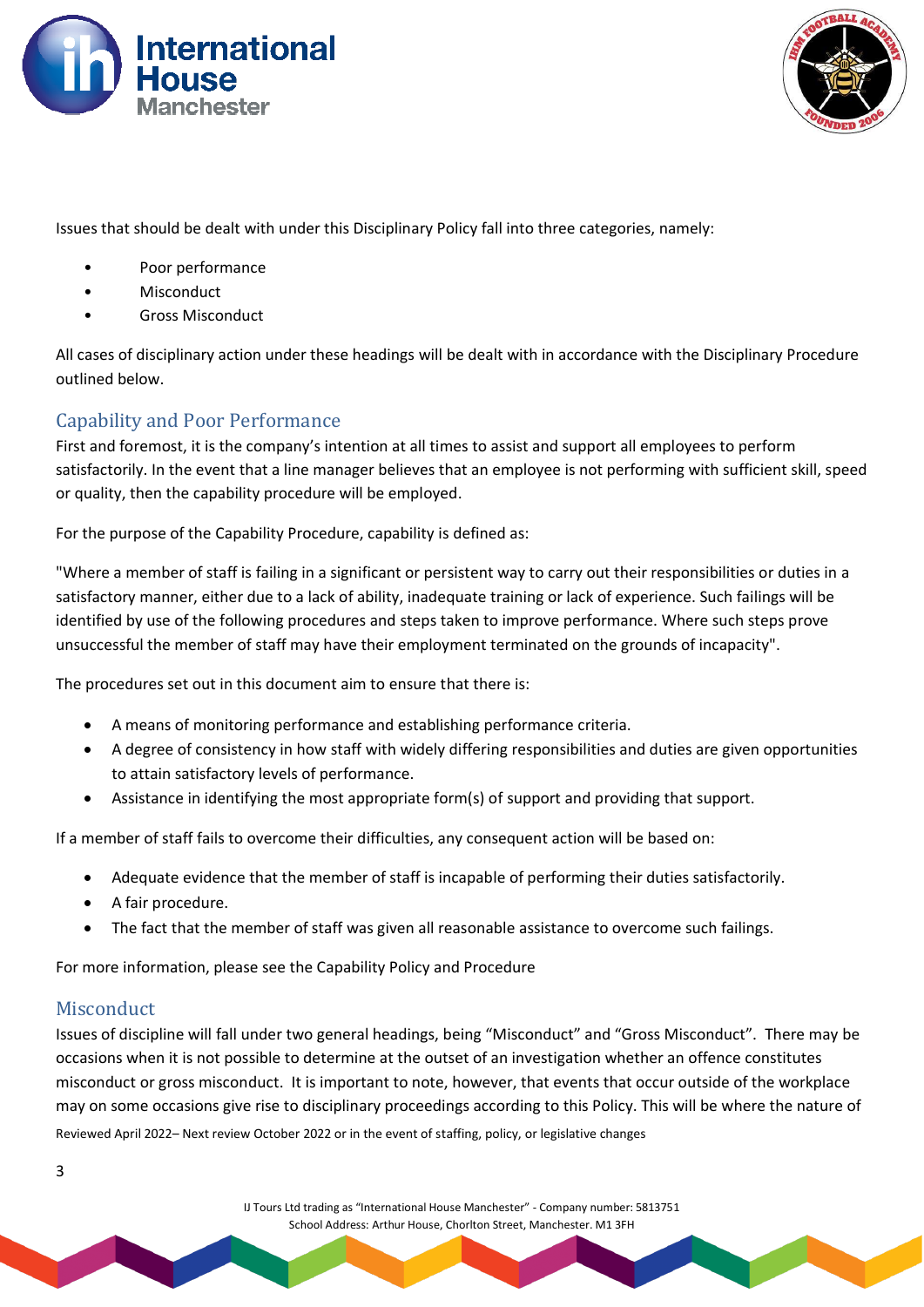



the offence risks bringing the Company's reputation into disrepute or the nature of the occurrence casts doubt on whether the Company can continue to trust the employee.

Like poor performance, the following range of disciplinary sanctions is available to the Line Manager:

- Written warning
- Final written warning
- Dismissal

In cases of misconduct, the Line Manager may apply any one of the sanctions listed depending on the circumstances of the case.

The considerations for the Line Manager, when assessing what level of disciplinary sanction is appropriate, are:

- The seriousness of the offence
- The impact on the Company
- The length of service of the employee
- The employee's honesty in confronting the issue
- Any remorse
- Previous occurrences
- Any other mitigating factors put forward by the employee

Examples of conduct issues that will warrant disciplinary action are:

- Poor timekeeping
- Repeated poor performance
- Absence without authorisation or reasonable cause
- Unauthorised activities during working hours or on Company premises
- Negligence
- Failure to follow set down procedures

This is a non-exhaustive list.

Where warnings are given, they will be given with a time limit during which the warning will remain current on the employee's record. Expired warnings will not normally be taken into account when deciding on the appropriate level of sanction in relation to an offence, except inasmuch as the expired warning demonstrates that the employee was aware that the particular course of conduct was inappropriate.

#### <span id="page-3-0"></span>Gross Misconduct

Gross misconduct describes conduct on the part of the employee that is so serious that the Company may terminate the employee's employment without notice. Examples of gross misconduct are as follows:

- Theft of or damage to the Company's property
- Breach of the Data Protection Act 1998

Reviewed April 2022– Next review October 2022 or in the event of staffing, policy, or legislative changes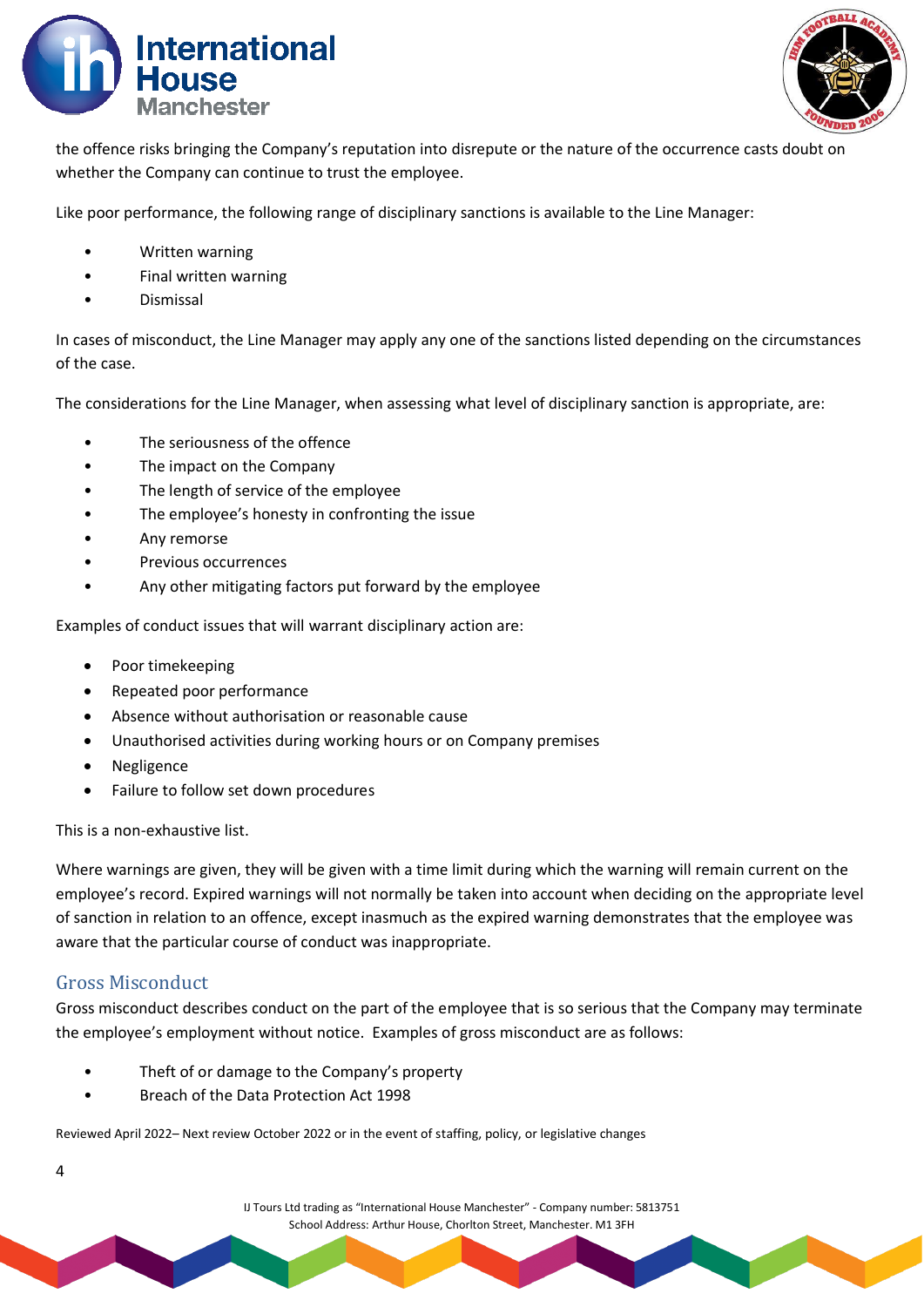



- Refusal to comply with lawful and reasonable instructions
- Failure to disclose information or giving inaccurate information to the Company when applying for employment
- Misappropriation or embezzlement of funds or property of the Company or its employees (whether attempted or actual)
- Unauthorised viewing and/or disclosure of any information of the business of the Company or its employees, including security information
- Assault or other indecent behaviour
- Gross negligence in the performance of duties including infringement of health and safety rules
- Disorderly conduct including violence or incapability at work brought on by alcohol or non-prescribed drugs
- Any act which is deemed to be detrimental to the conduct of the Company's business or to the employees of the Company
- Harassment, bullying or discrimination of any kind
- Criminal offences outside employment which affect the employee's work
- Conduct bringing the Company into disrepute such as unacceptable behaviour towards clients, customers or visitors
- Any conduct which undermines the trust that exists between the Company and the employee

This is a non-exhaustive list.

In the event an employee is suspected of gross misconduct, he or she may be suspended on full pay while an investigation is carried out. Following such investigation and suspension, the employee may then be dismissed immediately without notice or pay in lieu of notice. Such dismissal will be notified to the employee in writing.

#### <span id="page-4-0"></span>Suspension

Suspension will be used by the Company to facilitate investigations and protect all employees (including any employee accused of misconduct) during an investigation. Suspension will also be used where the offence in question is so serious that no risk of reoccurrence can be tolerated, pending full investigation.

During any period of suspension, the employee may not contact colleagues at work. Prior to suspension taking place, the employee's Line Manager will normally attempt to agree what explanation should be given to staff for the employee's absence, as the fact that the employee is suspended may cause unnecessary embarrassment.

Suspension will normally be for a finite period and, wherever possible, an end date to the suspension will be set out for the employee.

Suspension will normally be on full basic salary.

#### <span id="page-4-1"></span>Appeals

An employee who wishes to appeal against any disciplinary decision must do so in writing to either John O'Leary or Peter Hayes within five working days of the disciplinary decision. The employee should set out as fully as possible the reasons for the appeal.

Reviewed April 2022– Next review October 2022 or in the event of staffing, policy, or legislative changes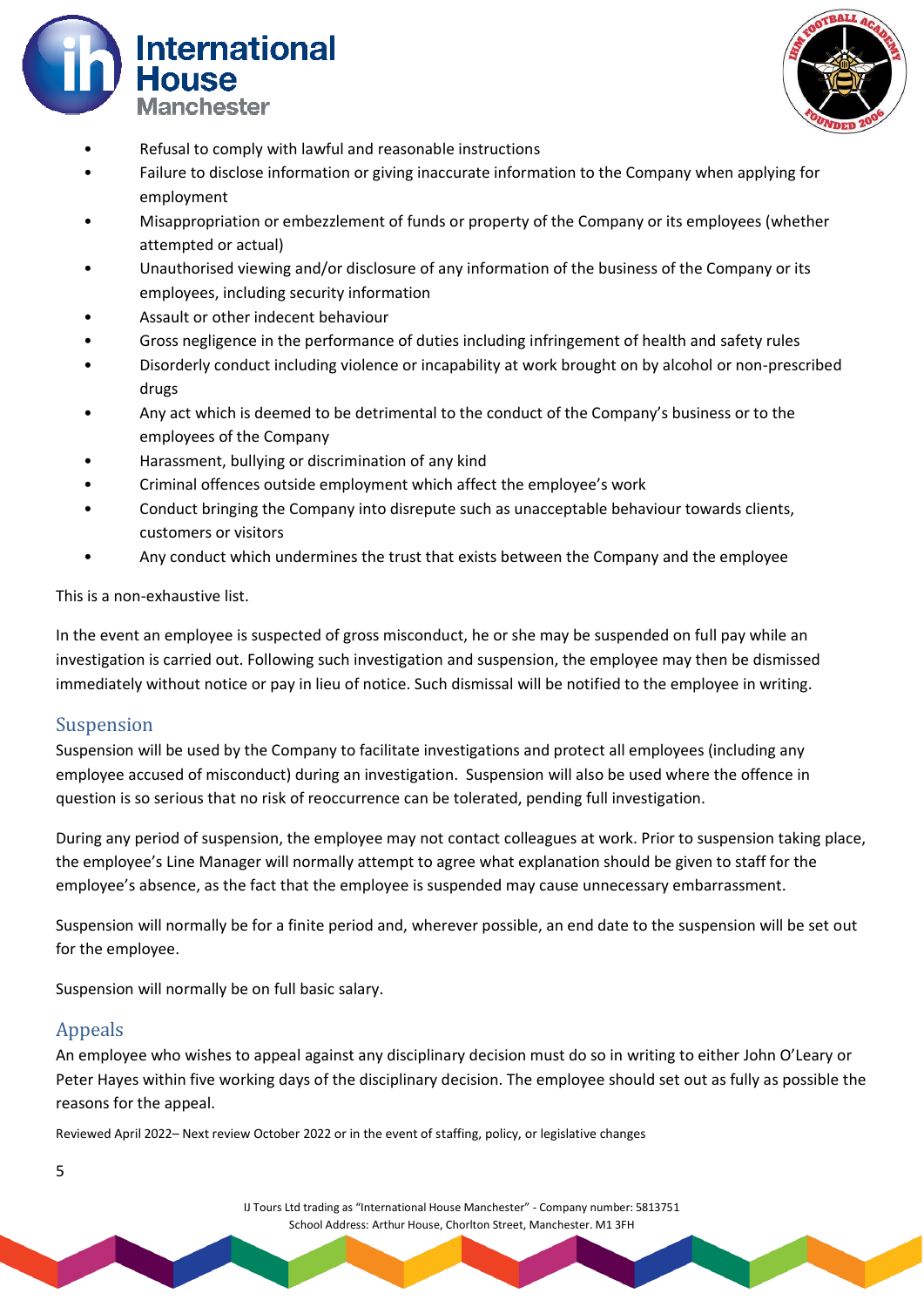



An appeal will be heard by an independent person where available.

In the event that a grievance arises in relation to either the process of a disciplinary investigation or a matter that is the subject of disciplinary proceedings, the Company will attempt to agree with the employee how the matter should be dealt with. This may result in both matters being investigated and heard at the same time.

In the event that the employee has any questions in relation to the operation of the disciplinary investigation, they should speak to their Line Manager.

### <span id="page-5-0"></span>DISCIPLINARY PROCEDURE

Employees should be aware that this procedure is not intended to replace day-to-day informal counselling and discipline, which would normally be expected in an employment relationship. However, when an employee's Line Manager feels that more formal action is necessary, the following procedure will apply.

#### <span id="page-5-1"></span>Stage 1- Establish the facts of each case

Where appropriate, the Company will carry out necessary investigations of potential disciplinary matters without unreasonable delay to establish the facts of the case. In some cases, this will require the holding of an investigatory meeting with the employee before proceeding to any disciplinary hearing.

In misconduct cases, where practicable, different people will carry out the investigatory and disciplinary hearing.

An investigation may include taking statements from relevant witnesses.

#### <span id="page-5-2"></span>Stage 2- Inform the employee of the problem

If the Line Manager believes that there are grounds for disciplinary investigation, he or she will take the following steps:

Write to the employee, setting out the following:

- That the employee is to be investigated as part of the Disciplinary Procedure;
- The grounds on which disciplinary process is being contemplated;
- The evidence currently suggesting those grounds apply;
- The date, time and location for the meeting, in addition to who will be present to investigate the allegation;
- That the employee may be accompanied by a work colleague, a trade union representative or an official employed by a trade union; and
- That the process may lead to dismissal.

Provide the employee, whenever possible, with copies of whatever evidence there is against the employee, including any witness statements.

#### <span id="page-5-3"></span>Stage 3- Hold a meeting with the employee to discuss the problem

The meeting should be held without unreasonable delay whilst allowing the employee reasonable time to prepare their case.

Reviewed April 2022– Next review October 2022 or in the event of staffing, policy, or legislative changes

6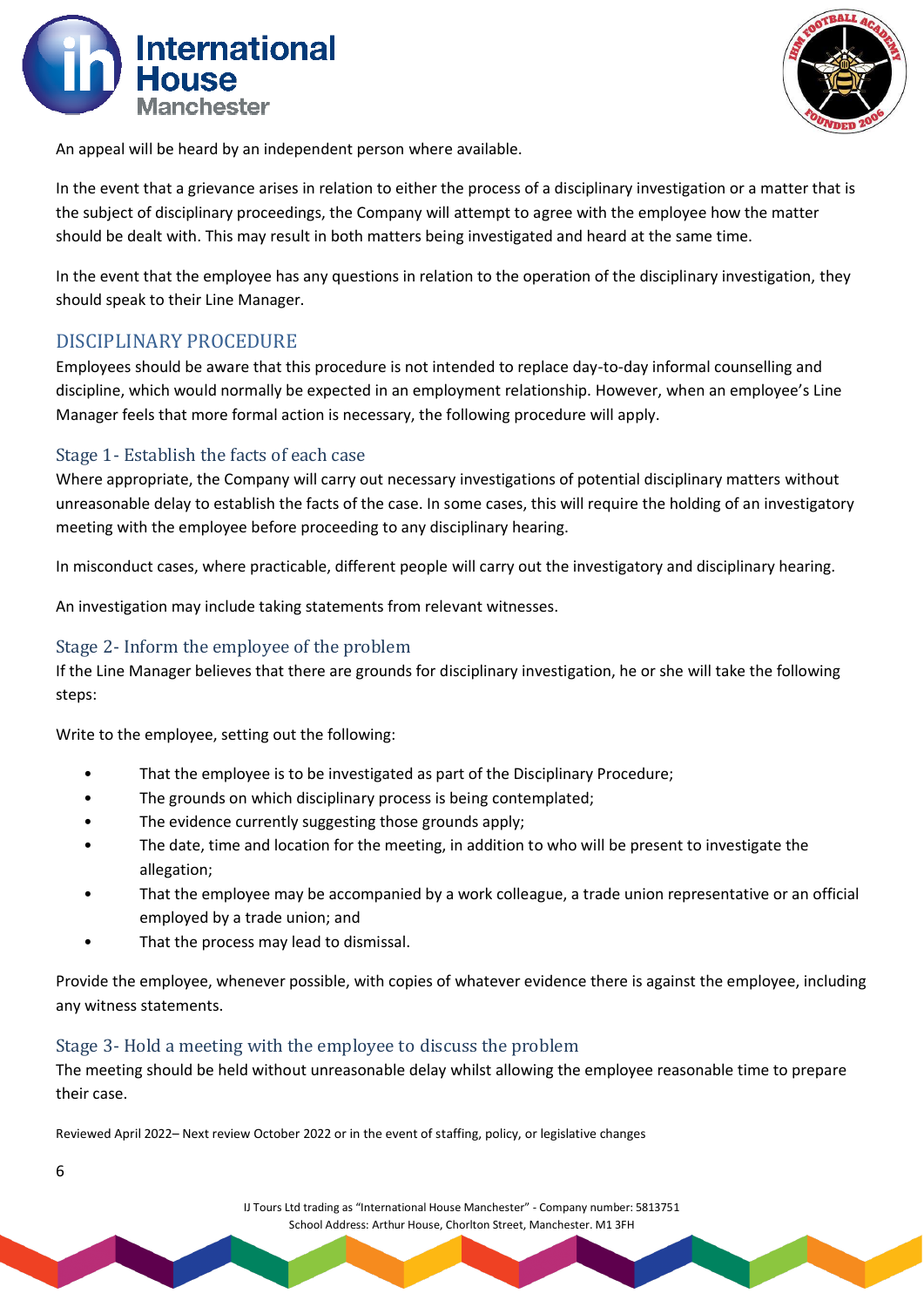



At the meeting, the Line Manager will explain the allegations against the employee and review whatever evidence is available with the employee.

The employee will be provided with an opportunity to explain his/her actions or performance in full and answer any allegations that have been made. The employee will also be given reasonable opportunity to ask questions, present evidence and call relevant witnesses. The employee is required to give the Company prior notice if he or she intends to call any witnesses to the meeting. No cross examination of witnesses will be permitted at the meeting.

If necessary, the meeting will be adjourned to allow the Line Manager a reasonable period of time to carry out further investigations based on the employee's explanation.

After the meeting and following a full investigation of all of the facts put forward by the employee, the employee will be informed of his/her Line Manager's decision in writing and the reasons for that decision. If the decision is to dismiss the employee, the employee will also be informed of the date of termination of his or her contract of employment and of whether he or she will receive notice or payment in lieu of notice. If the decision is to impose another disciplinary sanction, the employee will be informed of this, of how long the sanction will remain on the employee's file, and of the result of any further misconduct or poor performance. The employee will also be notified of his/her right of appeal (please see Stage 3 below).

#### <span id="page-6-0"></span>Stage 4- Provide employees with an opportunity to appeal

An employee has the right to appeal against any disciplinary decision. An employee must do so in writing to John O'Leary or Peter Hayes within five working days of the disciplinary decision. The employee should set out as fully as possible the reasons for the appeal.

An appeal will be heard by an independent person where available without unreasonable delay and ideally at an agreed time and place.

Employees have the right to be accompanied at an appeal meeting by a work colleague, a trade union representative or an official employed by a trade union.

The decision on appeal will be final.

#### <span id="page-6-1"></span>Suspension

7

In some circumstances, it may be necessary to suspend an employee while an investigation is being carried out.

Only John O'Leary or Peter Hayes has the right to suspend.

In these circumstances, the following procedure will apply.

John O'Leary or Peter Hayes will meet the employee (in as private a location as possible) to inform the employee of his/her suspension. John O'Leary or Peter Hayes will outline:

- Why the suspension is necessary;
- How long the suspension will last; and
- Who will be the employee's point of contact at work while the employee is on suspension.

Reviewed April 2022– Next review October 2022 or in the event of staffing, policy, or legislative changes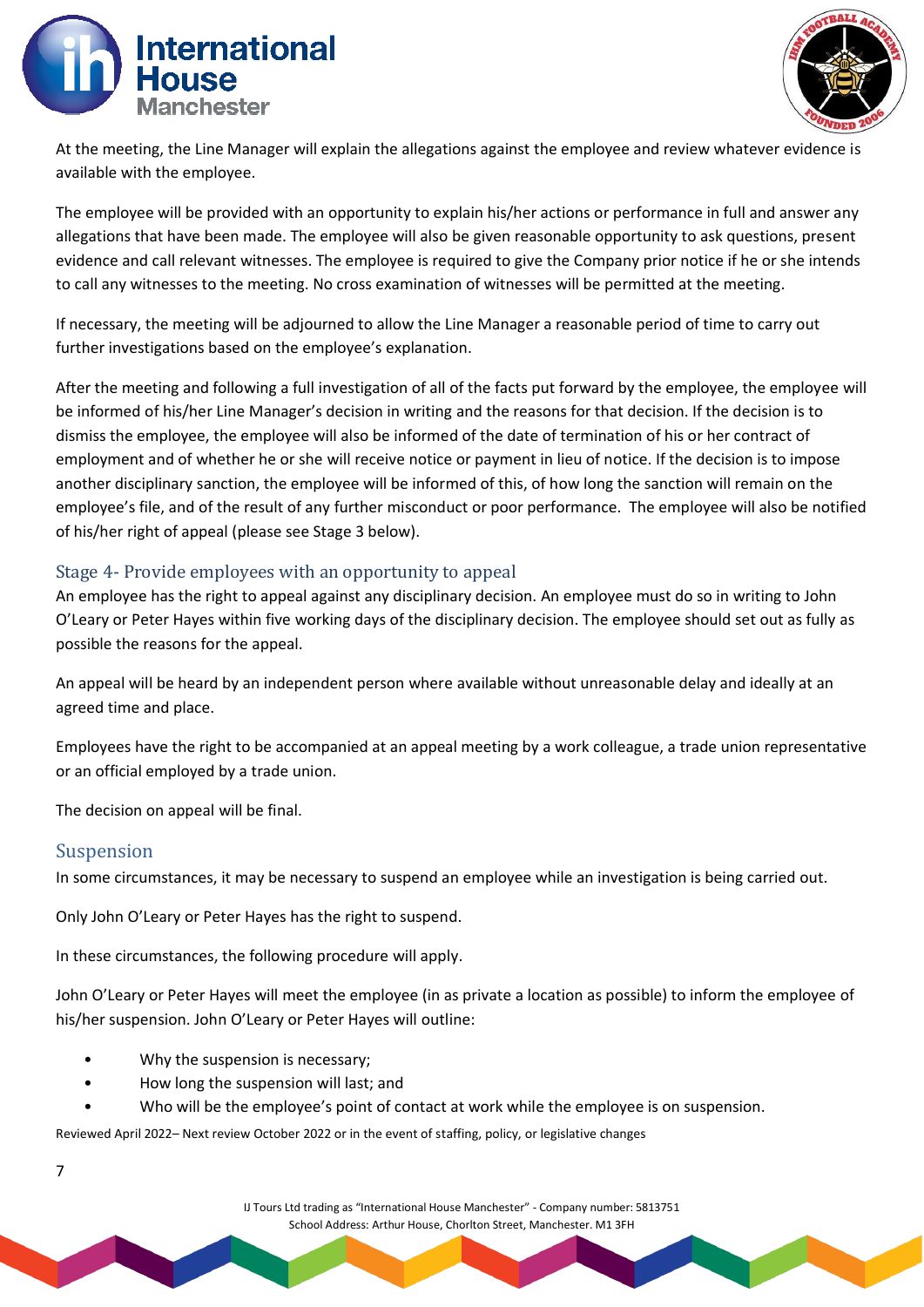



An employee, while suspended from work, is not permitted to contact colleagues at work.

To avoid unnecessary embarrassment and difficulty for the employee in returning to work after any suspension, John O'Leary or Peter Hayes will attempt to agree with the employee what explanation will be given to staff for the employee's absence.

During suspension, the employee must give up all passwords, keys, access codes and items belonging to the Company to his or her Line Manager, in addition to mobile phones where appropriate.

#### <span id="page-7-0"></span>Role of employee's colleague or representative

A work colleague, trade union representative or official employed by a trade union may accompany the employee if the employee makes a reasonable request. The role of this colleague or representative is to support the employee. The colleague or representative may put and sum up the employee's case and confer with the employee during the hearing. The colleague or representative does not, however, have the right to answer questions on the employee's behalf, address the hearing if the employee does not wish it or prevent the Company from explaining its case.

The Company can refuse an employee's chosen companion if, for example, the Company reasonably believes that the companion may prejudice or disrupt the hearing.

Reviewed April 2022– Next review October 2022 or in the event of staffing, policy, or legislative changes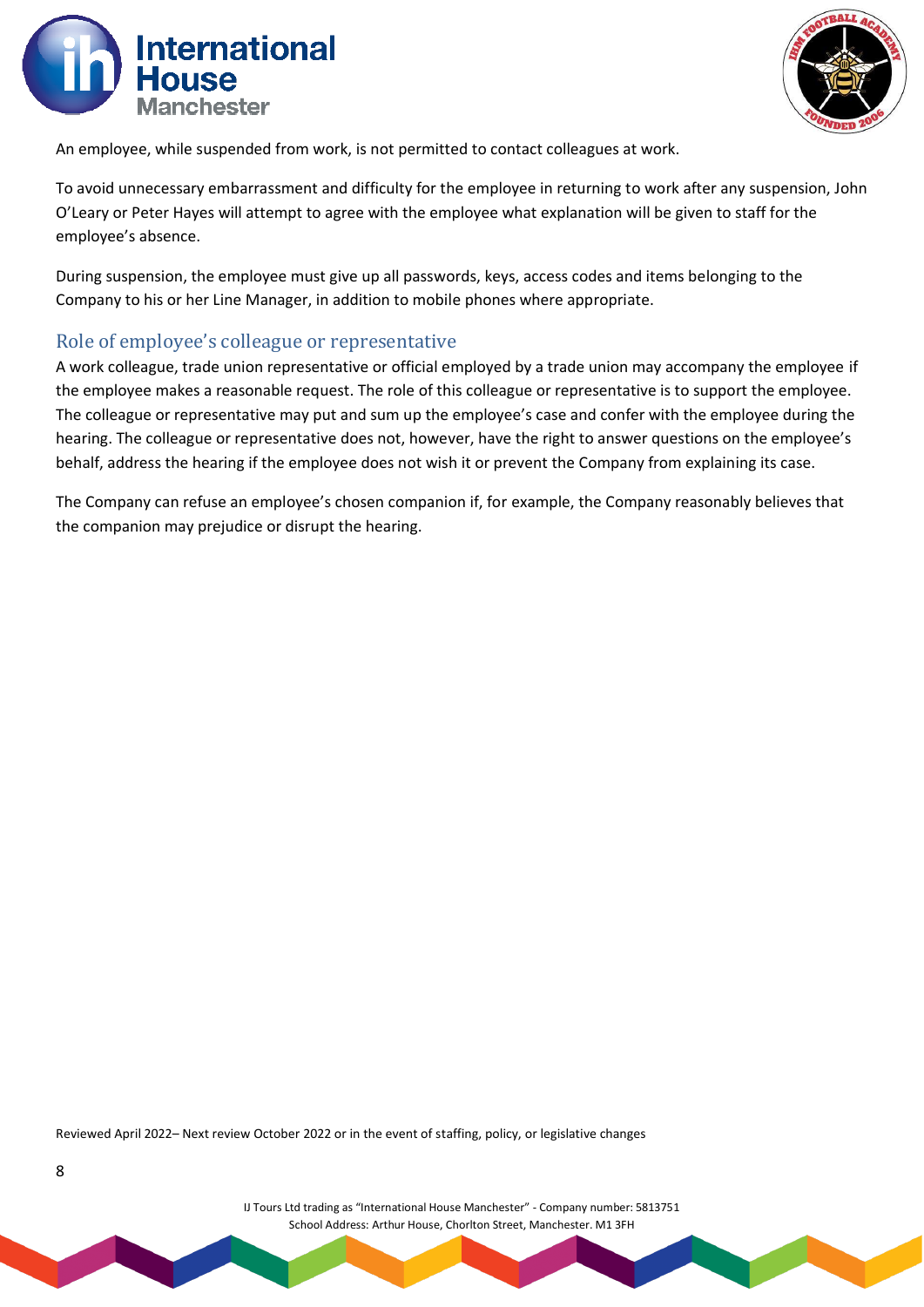



## <span id="page-8-0"></span>GRIEVANCE POLICY AND PROCEDURE

The Company has adopted this Policy and Procedure for employees to resolve any grievances relating to their employment. This Policy and Procedure is not contractual and may be departed from.

The Company recognises that occasionally employees may have grievances relating to their employment. In this respect, the Company encourages free communication between employees and their Line Managers, to ensure that questions and problems arising during the course of employment can be aired and, where possible, resolved informally, quickly and to the satisfaction of all concerned.

Employees should be aware that at all times grievances should, wherever possible, be raised informally with their Line Manager in the first instance. Where a grievance cannot be resolved informally, it should be dealt with under the procedure set out below, except in the following circumstances:

- Where the matter constitutes an appeal against a disciplinary decision, it should be dealt with in accordance with the Company's Disciplinary Procedure.
- Where the matter relates to bullying, harassment or discrimination, it should be dealt with in accordance with the Company's Bullying and Harassment Policy.
- Where an employee or the Company has reasonable grounds to believe there is a threat to an employee's person or property, e.g. in cases of abusive behaviour or harassment, then the Disciplinary Procedure and suspension under that procedure may be appropriate.
- Where an employee raises a concern about wrongdoing under the Company's Whistle blowing Policy, this should be dealt with in accordance with that Policy.

### <span id="page-8-1"></span>GRIEVANCE PROCEDURE

9

#### <span id="page-8-2"></span>Step 1- Let the Company know the nature of the grievance

Where an employee has a grievance arising from his/her employment which has not been resolved informally, the employee should set out as clearly as possible the grounds for the grievance in writing to his/her Line Manager.

An employee may also discuss his/her concerns with a member of senior managment prior to informing his/her Line Manager.

An employee will be invited to attend a meeting at a mutually convenient time in order to discuss the details of the grievance. An employee has the right to be accompanied by a work colleague, trade union representative or official employed by a trade union if he/she wishes.

#### <span id="page-8-3"></span>Step 2- Hold a meeting with the employee to discuss the grievance

At the meeting, the employee will have the opportunity to explain his/her grievance, and the employee should be prepared to state what action he/she feels will settle the matter. If any further investigation is necessary, the meeting may be adjourned until such time as that investigation can be carried out.

Reviewed April 2022– Next review October 2022 or in the event of staffing, policy, or legislative changes